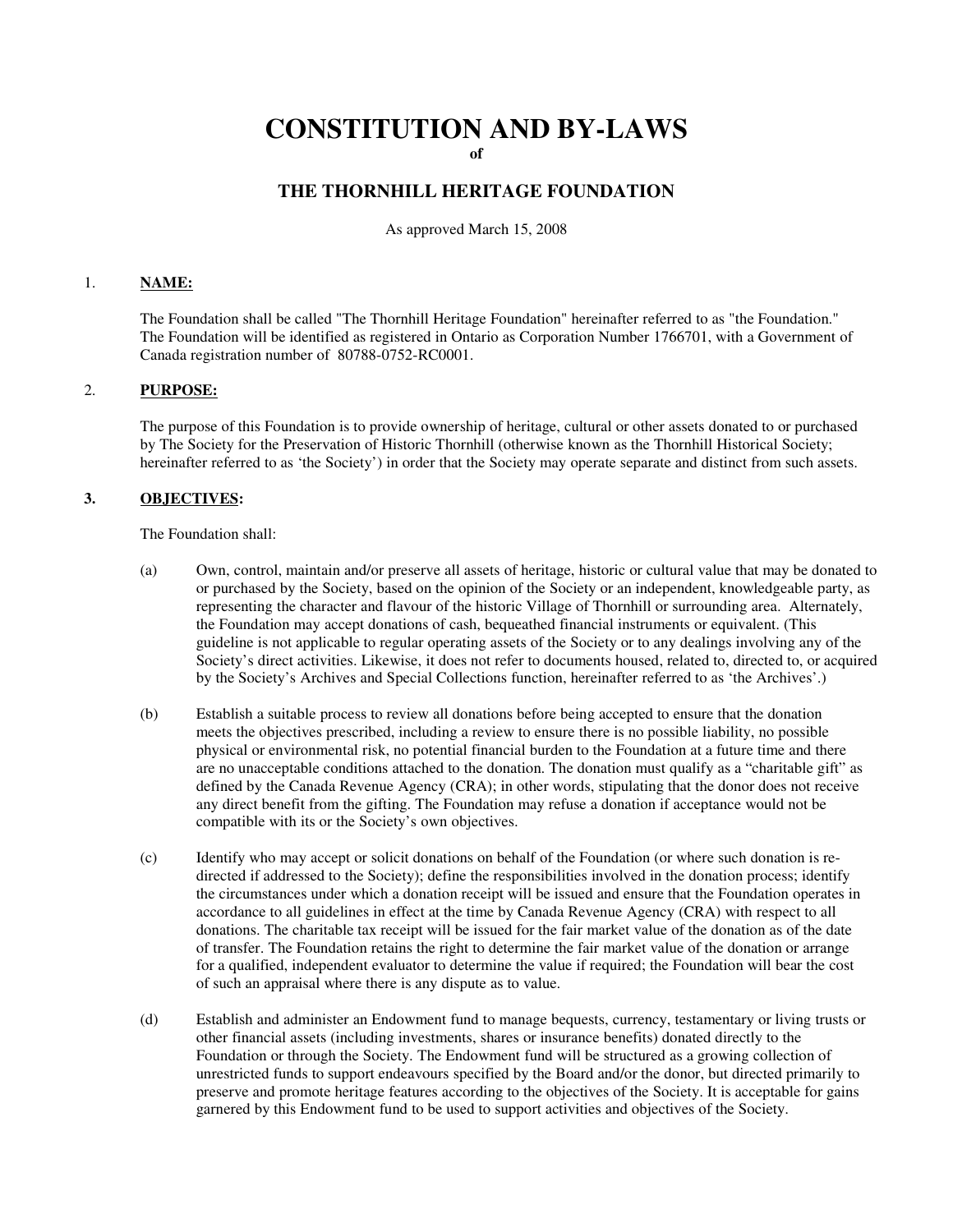- (e) Locate, possibly acquire and maintain, a suitable location, for the Archives. In addition, the Foundation may be able to control the setting such that it could become a 'Heritage Centre' to also house and display collected artefacts and antiques relating to the history of the Village of Thornhill and surrounding area.
- (f) Enact decisions as the Board alone or in consultation with a knowledgeable expert if required regarding the suitability for liquidation of any security or other financial asset that may be donated to the Foundation. The Board has the authority to decide to liquidate any holding if deemed appropriate.
- (g) Purchase, rent, lease, hire, exchange (or in any other manner) acquire any real or designated property or any rights or privileges to property for the benefit of the Foundation or indirectly for the Society if appropriate.
- (h) Provide prudent, responsible stewardship and investment of all assets or funds, maintaining complete and accurate financial records by regularly monitoring its own processes and activities with the goal of meeting the highest standards of practice in all its activities, with respect to wishes prescribed by the donors.
- (i) Work with donors and other knowledgeable parties when required to achieve the correct action on any donation, where such gifts relate to special tax treatment, special heritage or unique environmental issues.
- (j) Should circumstances prevail that the Foundation may wish to or be forced to cease operation, liquidate assets with preference for dispersal of funds being directed to the objectives and/or activities of the Society at that time.
- (k) Exercise the authority of all other members of the Board if any member is deemed be acting inappropriately, considered detrimental or becomes delinquent in their duties or commitment to the Foundation.
- (l) Operate at all times as necessary, incidental or conducive to achieve the objectives of the Foundation as well as recognizing those associated with the Society.

## 4. **BOARD OF DIRECTORS:**

Appointees to the Board of the Foundation shall be recommended by the Executive of the Society. The Board shall consist of at least a Chair, a Vice-Chair, a Secretary, a Treasurer and an Executive Director. Members in these positions shall serve for a two-year term and may not serve in the same capacity on the Board in excess of three consecutive terms.

Additional Board positions may be defined and approved at the discretion of the full Board should circumstances warrant. Members of the Board must be distinct from the elected Executive of the Society and may NOT serve on the Board and the elected Executive at the same time. The Board may appoint ad-hoc or continuing committees as deemed necessary (e.g. an investment or finance committee) to establish policies or manage specific portfolio(s).

#### 5. **MEMBERSHIP:**

There are no memberships in the Foundation. Members may be associated with this Foundation as individuals who are able to serve on any committee as approved by the Board; such members will have no voting authority in any decisions made by the Board. The Board may grant an honorary form of membership where circumstances may warrant such recognition.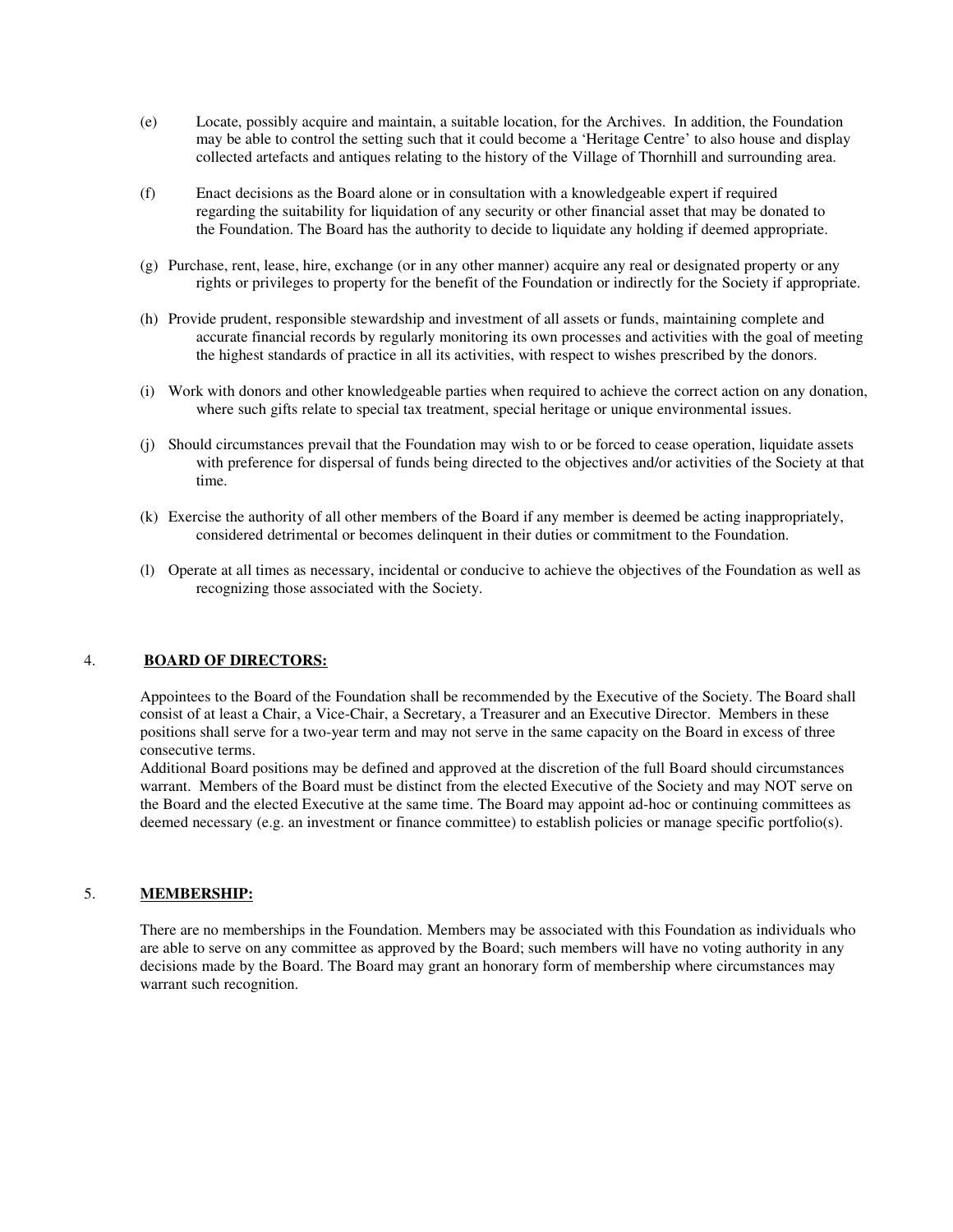## 6. **BY-LAWS:**

By-laws shall be established and set forth as deemed appropriate; conditional by-laws are not permitted nor shall any by-law be established or amended unless in accordance with the Constitution of this Foundation. Changes, additions and recommendations to existing by-laws may be submitted to the Board through the Secretary from committees and from other Board members. By-laws may be introduced, revised, altered or amended only upon due notice to the full Board by the Secretary at least thirty (30) days prior to the Annual General Meeting or before any special meeting as may be called to deal with a specific matter. A majority of 80% of the Board must be present at such a meeting to establish, revise or amend any by-law.

#### 6. **AMENDMENTS:**

The Constitution of this Foundation may be revised, amended, or altered only upon due notice being given by the Secretary to the members of the Board not less than thirty (30) days prior to the Annual General Meeting or such meeting as may be called to consider the matter. A majority of 80% of the Board must be present to pass any revision or amendment. All proposed amendments must be submitted in writing in advance to the Secretary. Any Board member who holds more than one position of influence, if via a committee presence, shall be entitled to only one vote on any issue.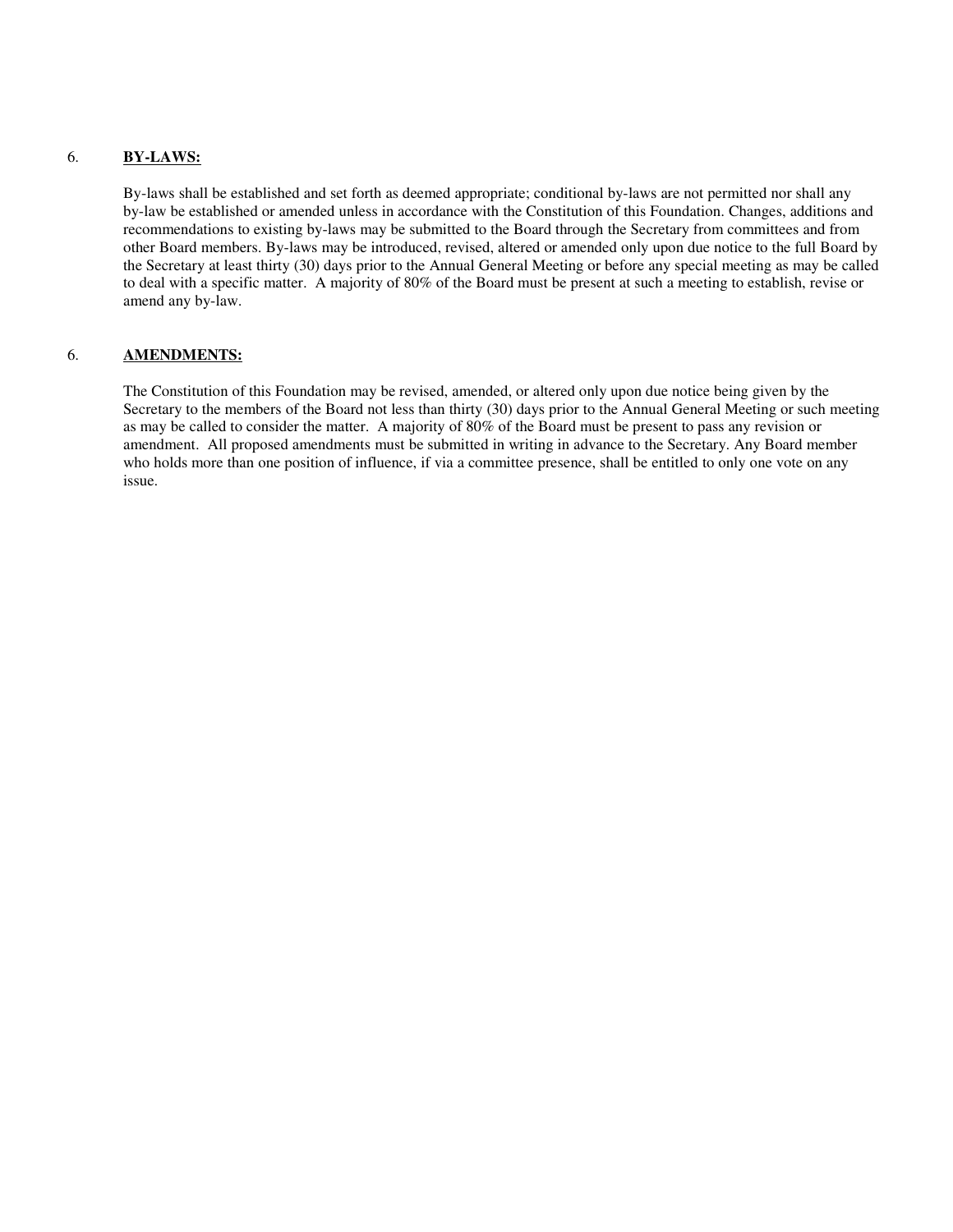## **BY-LAWS OF THE FOUNDATION**

## I. **DUTIES OF OFFICERS:**

#### (a) The Chair

The Chair is the chief executive officer of the Foundation and shall preside, when present, at all meetings. The Chair shall report annually on the activities of the Foundation at the Annual General Meeting and shall appoint members of committees and delegates not otherwise provided for in the by-laws. The Chair is a member, exofficio, of all committees.

#### (b) The Vice-Chair

The Vice-Chair shall assume the duties of the Chair in the event of absence, incapacity or resignation of the Chair and shall assume such duties as assigned by the Chair and/or the Board.

#### (c) The Secretary

The Secretary shall be responsible for all the correspondence and shall keep a written record of all meetings of the Foundation.

## (d) The Treasurer

The Treasurer shall be responsible for the safekeeping of the Foundation's funds and for maintaining adequate financial records. The Treasurer shall prepare audited, detailed financial statements for the preceding fiscal year in a timely fashion after fiscal year-end. Copies will be made available to all attendees to the Annual General Meeting and additional copies may be mailed upon receipt of requests accompanied by stamped, addressed envelopes sent to the Treasurer. The Treasurer will complete all other reports with financial data as required to support the legal requirements in regards to the status of the Foundation.

The Treasurer shall deposit all monies received with a Chartered Bank or Trust Company in the name of The Thornhill Heritage Foundation. The Treasurer will record receipt and will control all gifts received with a financial value and provide safe storage of said documents until a decision is made regarding action to be taken. All disbursements shall be paid out by numbered cheques signed by the Treasurer OR the Chair. Executive approval shall be obtained for all petty cash disbursements exceeding two hundred and fifty dollars (\$250).

Additional requirements for signatures may be defined by the Board for larger value payments if appropriate.

The Fiscal year will be defined by the Board after the Foundation is officially registered.

#### (e) The Executive Director

The Executive Director shall be responsible for maintenance of all physical assets owned or controlled by the Foundation and for any action designed to achieve any improvement in that asset for the Foundation.

#### (f) **Executive Approval**

On matters requiring executive approval, at least four members of the Board, including the Chair or the Chair's designate, shall be consulted. In the case of a tied vote, the Chair shall cast the deciding vote. The Board shall decide exclusively on those motions and matters that require approval of any general matters.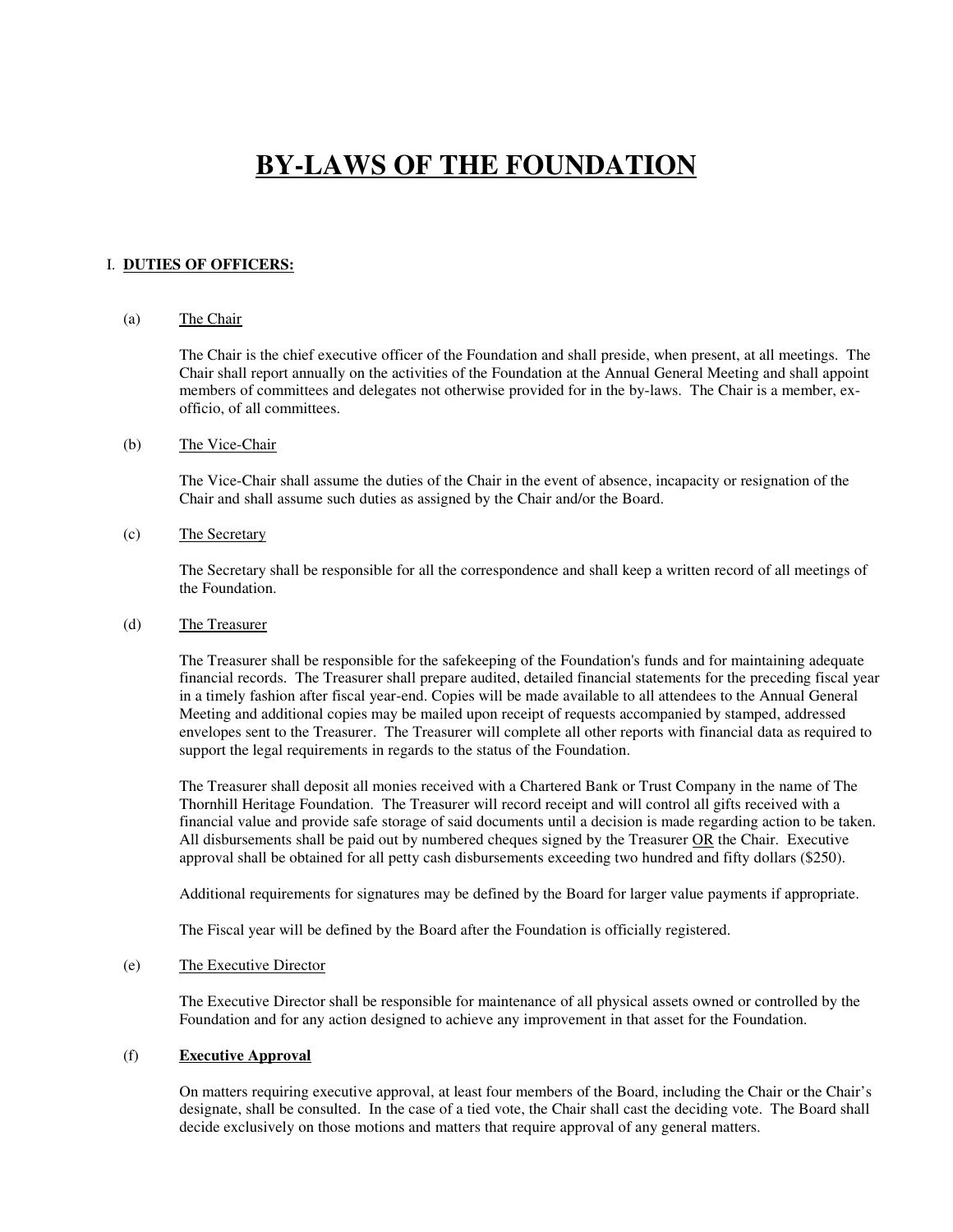#### (g) **Remuneration**

All activities of the Foundation performed by any member of the Board shall be fulfilled without any purpose of gain to the member. Any earnings or other accretions to the Foundation shall be used in promoting objectives of the Foundation and/or on specific activities of the Society.

Board members of the Foundation shall serve without remuneration and no Board member shall directly or indirectly receive any profit from his/her position. It is acknowledged that a Board member may be reimbursed for reasonable expenses incurred in the performance of activities for the Foundation.

#### II. **MEMBERSHIP:**

There shall be NO regular membership categories for the Foundation. However, Honorary memberships may be awarded by the Board as deemed appropriate.

#### **Honorary Members**

Upon recommendation of the Board, conveyed to all members of the Board at least thirty (30) days before a meeting, and upon confirmation by a two-thirds (2/3) vote of those present at such a meeting, any person or corporation may be awarded an honorary membership of the Foundation in recognition of service or benefit to the Foundation. Honorary Members (or a designate representing them) may serve on a committee, at the discretion of the Board, but this membership shall not be entitled to any vote.

#### **Steering Committee**

Interested parties may apply to the Chair or to the Board to serve on a Steering Committee, should one be organized, that will report periodically on topics of interest to the Board. Also, the Board may appoint parties to the Steering Committee as required with direction to deal with any issue that may arise. The Steering Committee, if numbers warrant, may appoint its own Director to organize the Committee. The Steering Committee may comprise a maximum of ten (10) members, who may serve terms at the discretion of the Board. The Steering Committee will recommend policy or suggestions to the Board but has no formal voting authority on the Board.

## **III MEETINGS**

There shall be in every calendar year an Annual General Meeting of the Foundation to be held no later than two months after the end of the fiscal year for any election to the Board, the approval of financial statements and to review other such matters that properly pertain to an annual meeting. (The fiscal year will be defined by the Board once the Foundation is officially recognized.) In addition, there may be other meetings of the Foundation or the Board as the Chair shall call. All special meetings of the Foundation shall be held on a date to be announced with a minimum of fourteen (14) days notice by any acceptable means of communications to all parties. Unless otherwise specified in the Constitution, the procedure at all meetings of the Foundation and of the Board shall be in accordance with general parliamentary procedure.

The Board shall encourage and invite the exchange of information through a continuing dialogue with other members or relevant parties through meetings, newsletters or other communication facilities distributed at least once a year.

On all matters to be decided by vote, the vote shall be by simple majority of those present unless where otherwise specified herein. At any meeting of the Board of the Foundation, the presiding officer shall have no vote except in the case of a tie on a vote requiring a simple majority in which case the officer will cast the deciding vote. All votes shall be by show of hands unless a simple majority of members present demand a secret ballot.

#### **IV COMMITTEES:**

The Chair, with the advice of the Board, may appoint from time to time such ad hoc and/or continuing committees as may be considered appropriate. The Director of such a committee may sit at meetings of the Board but such provision should